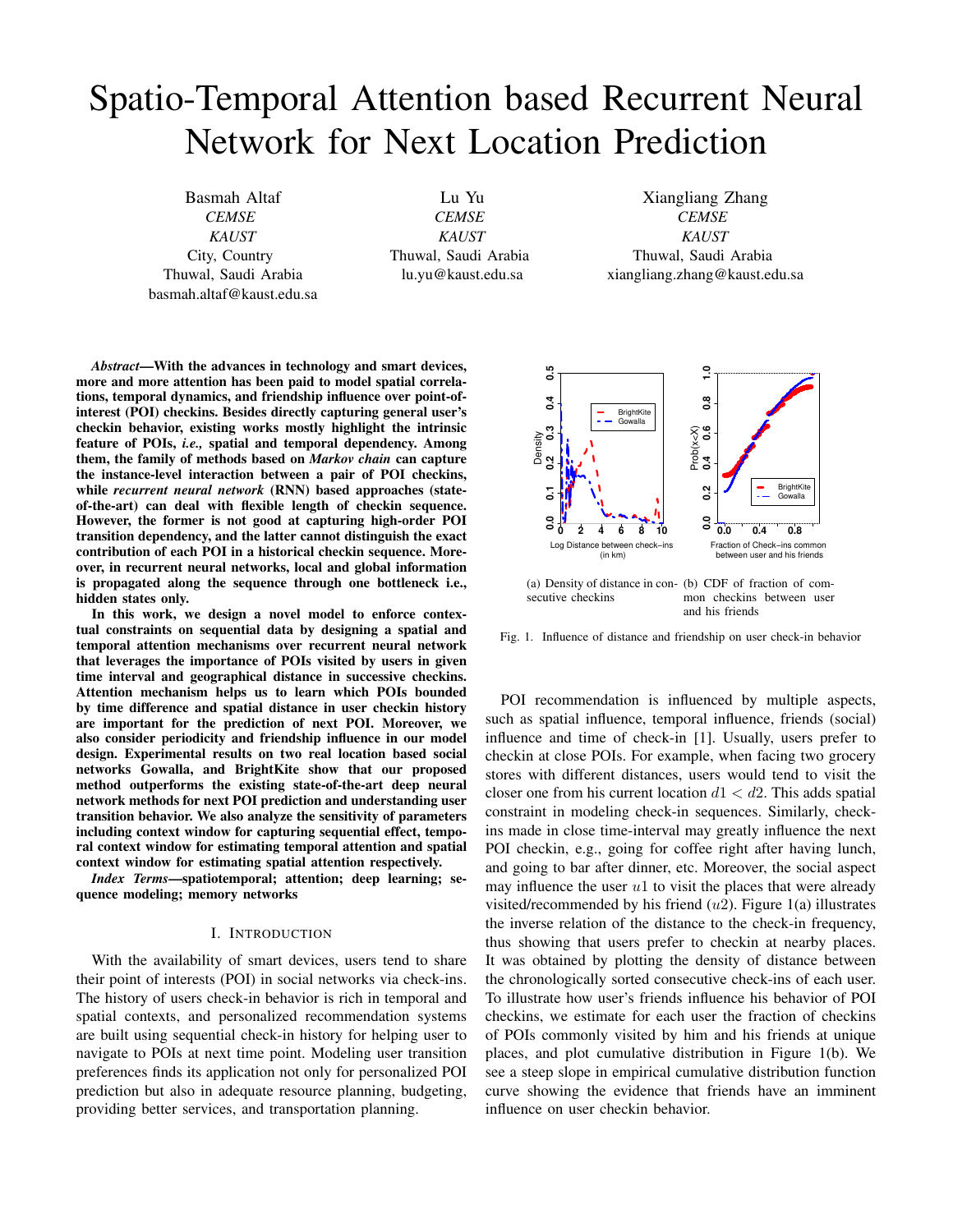

## **Context Window of Location i**

Fig. 2. An example of the temporal context window of a user's  $i^{th}$  visited location. The window includes 3 locations visited before the  $i^{th}$  location due to temporal difference w.r.t. current checkins is within w hours. Here  $w = 24$  hours, for example.

With the advances in deep learning, recurrent neural networks (RNN) are considered as state of the art for modeling sequential data. It assumes that the data in a sequence are equally spaced in time. However, in check-in sequences, time difference between check-ins is not constant (see Figure 2 as an example). We observe that users do not make checkins at regular time difference w.r.t previous check-in. Spatio-Temporal Recurrent Neural Network (ST-RNN) [9], Semantics Enriched Recurrent Model (SERM) [13], and DeepMove [4] have been proposed for next POI prediction by adapting recurrent neural networks in their approach. Nonetheless, all these techniques suffer from long range dependency problem in capturing the importance of far previous inputs to predict later in the sequence.

Based on the above observations, we propose to take both geographical and temporal dependency into account, and develop a novel ranking model based on attention over recurrent neural network. Specifically, we instantiate a *spatial attention* layer to capture the geographical correlation between the past and future POIs based on their distance. Meanwhile, temporal dynamics in existing POI sequence is tend to be modeled by a *temporal attention* layer over the correlation and significance of POIs checked in short duration, while the recurrent neural network captures the contextual dependency. We also model user friendship and POI co-occurence using word2vec pretrained embeddings for users and POIs on friendship edges and POI sequences respectively. Also, to model periodicity, we consider time of visit for each POI in our model. Finally, we jointly optimize the next POI prediction task using backpropagation through time (BPTT) and bayesian pairwise ranking (BPR) as the ranking algorithm.

# II. RELATED WORK

Ranking techniques have been deployed extensively in recommendation systems for predicting user's preference for books, items, locations etc. Rende et al. [11] proposed a bayesian pairwise ranking (BPR) approach with relative preference of implicit items over non-observed items for each user. However, the main bottleneck in ranking techniques is that all users act independent to each other, and the ordering of each pair of items for a specific user is independent of the ordering of every other pair.

Many POI recommendation models are built on top of matrix factorization by focusing on different aspects such as geographical influence [14], temporal influence [5], and semantic influence [6]. However, all of these ignore sequential dependency. Tensor Factorization (TF) has been successfully applied for time-aware recommendation as well as modeling spatial and temporal information [15]. In TF, both time bins and locations are regarded as additional dimensions in the factorized tensor, which leads to the cold start problem in behavior prediction with new time bins.

It is however, important to consider the successive checkins history since there is correlation found in successive checkins [2]. Different techniques have been proposed for sequential modeling including Markov chain model incorporation in collaborative filtering, recurrent neural network, and word2vec framework. However, all Markov chains based methods assume strong independence among different components and only consider the last POI when modeling POI sequences. In contrast, the user's choice for current POI may be influenced by more than one POIs visited in the past.

Recently, recurrent neural networks have gained remarkable attention and are state of the art in modeling sequence history and transition of user's movement. To predict next location of a user at a specific time t based on his checkin history, ST-RNN models time difference and spatial difference between consecutive checkins [9] by partitioning the space and time into bins, and learns a transition matrix for every temporal and spatial bin. However, it considers only a fixed number of previous inputs, thus ignoring long range dependencies. Moreover, we need to manually set the bounds of transition matrices, thus impractical for different datasets. SERM [13] learns POI dynamics by embedding different locations, users, time-bins and text. However, this work does not study spatial or temporal influence on user check-ins, and ignores longrange dependencies by splitting one user checkin sequence into multiple, and treat them independently. To learn periodic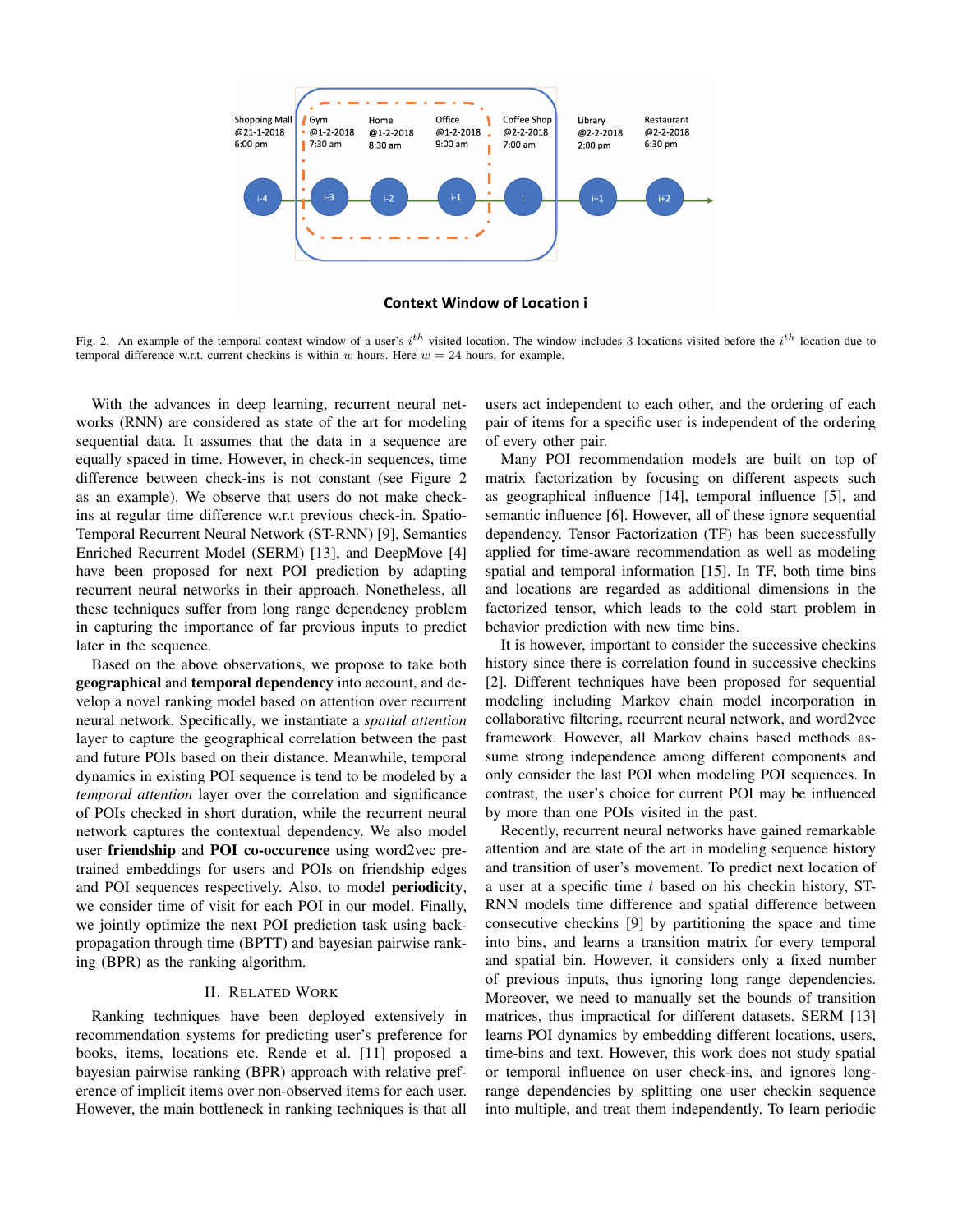dependency of user check-in behavior, DeepMove [4] learns periodic behavior dependency from user past checkins for predicting next POI. Our work on the other hand learns spatial difference and time interval dependency using spatiotemporal attention over recurrent neural network for modeling user check-in sequence. Moreover, we also consider friendship influence and periodicity in user checkin behavior.

## III. PRELIMINARIES

Let  $u \in U$  be a set of N unique users such that  $U =$  $\{u_1, u_2, ..., u_N\}$ , and let L be a set of M unique point of interests (POIs) such that  $L = \{l_1, l_2, ..., l_M\}$  in a location based social network (LBSN).

**Definition 1 (User Social Links)** Let  $G = (V, E)$  be a user social links graph, where each node V represents a unique user  $u$  and edges  $E$  show the social ties.

**Definition 2 (Sequence)** Let a sequence  $q_u$  be a set of POIs visited by user u in chronological order  $q = \{l_1, l_2, l_3, ... l_K\}$ such that the time of visit for each POI is  $t_1 < t_2 < \cdots < t_K$ where  $K$  is variable length of each sequence. We define a context window  $w$  that determines how many POIs to be included as context POIs for the given POI. For each user, we define  $Q_u = \langle q_u^i \rangle_{i=1}^{|Q_u|}$  is a set of sequences collection for each user, and all user sequences can be represented by  $Q = \langle Q_u \rangle_{u=1}^N$ , where N is count of unique users.

**Definition 3 (Time Stamp Sequence)** Let a sequence  $t_u$  be a set of timestamps at which user visited POIs in chronological order  $t_u = \{t_1, t_2, \ldots, t_K\}$ . For each user, we define  $T_u = \langle t_1, t_2, \ldots, t_K \rangle$ .  $t_u^i >_{i=1}^{|Q_u|}$ , a set of time-stamps collection of sequence of visited POIs.

**Definition 4 (Spatial Sequence)** Let a sequence  $s_u$ be a set of latitude and longitude points that represent geographical coordinates of POIs visited  $s_u$  =  $\{(lat_1, long_1), \ldots, (lat_K, long_K)\}.$  For each user, we define  $S_u = \langle s_u^i \rangle = |Q_u| \over |q_u|$ , a set of geographical coordinates of sequence of visited POIs.

**Definition 5 (Temporal Context Window)** Let  $\tau_t$  be a context window that defines the number of hours, in which checkins are made before the current POI to be considered as temporal context for next POI prediction.

**Definition 6 (Spatial Context Window)** Let  $\tau_l$  be a spatial context window that defines geographical distance in km from the current POI to checked-in POIs in the past to qualify those POIs to be considered as spatial context for next POI prediction.

**Definition 7 (Time bin)** Let  $l$  be the time bin (hour of visit) for each poi. We represent time of visit in 48 bins,  $0 - 23$  for weekdays and  $24 - 47$  for weekends.

Problem Definition: Given user social graph G, user checked-in POIs sequence Q, time of check-in for each POI sequence T, geographical coordinates of each POI sequence S, context window w, temporal context window  $\tau_t$ , spatial context window  $\tau_l$ , and time bin of visit l, we learn compact representation of users, time bins and POIs in latent space to predict next POI for each user.

## IV. PROPOSED MODEL

#### *A. Embedding*

This layer maps object ids to vector of real numbers and define semantic similarity of entities (users, time bins and POIs) in vector space. We initialize the user and POI embedding layer with pre-trained embeddings using word2vec [10] proposed by Mikolov learnt on users social links graph, and user POI sequences respectively. In our model, we use four different embedding layers, one for user id, one for target POI id, one for context embedding of sequence of POIs and for time-bins of sequence of POIs. We then concatenate the representation of time-bins and POIs of checkin sequence, to learn compact representation of user checkin.

## *B. Recurrent Neural Networks*

In our experiments we use Gated Recurrent Units (GRUs) which are a more robust variant of recurrent neural networks (RNN) and work better in capturing long term dependencies. A GRU has two gates, a reset gate  $(r)$  to determine how to combine the current input  $x_t$  and previous memory  $h_{t-1}$ , while an update gate  $(z)$  to define how much of the previous information to keep.

#### *C. Attention Mechanism*

RNN compresses all the visited POIs in check-in sequence into a fixed length vector (last hidden state) to determine the next POI at each time step. Attention mechanism, on the other hand, adepts to understand the sequence of POI check-ins in order to select only the important and relevant POIs for next POI prediction at each time step. It takes all the previous hidden states as input to compute the probability distribution of previous checked-in POIs and generates a context vector as a weighted sum of visited POIs for next POI prediction. By using this approach, it is possible for model to capture somewhat global information rather than to infer based on one hidden state only, representing the whole sequence.

The context vector is built by following the steps given in eq. (1)-(4).

Step 1: Compute the similarity score of each previous hidden state with the current hidden state

$$
e_{ij} = a(h_i, h_j) = W_s h_i + W_h h_j \tag{1}
$$

where  $j = \{1, ..., i - 1\}$ , i is the current time-step and a is a feed-forward neural network, trained jointly with other components of our proposed model.

Step 2: Using softmax function, the alignment scores are normalized.

$$
\alpha_{ij} = \frac{exp(e_{ij})}{\sum_{k=1}^{i-1} exp(e_{ik})}
$$
\n(2)

Step 3: The context vector is a weighted sum of hidden states  $(h<sub>j</sub>)$  and normalized alignment scores  $(\alpha_{ij})$ .

$$
c_i = \sum_{j=1}^{i-1} \alpha_{ij} h_j \tag{3}
$$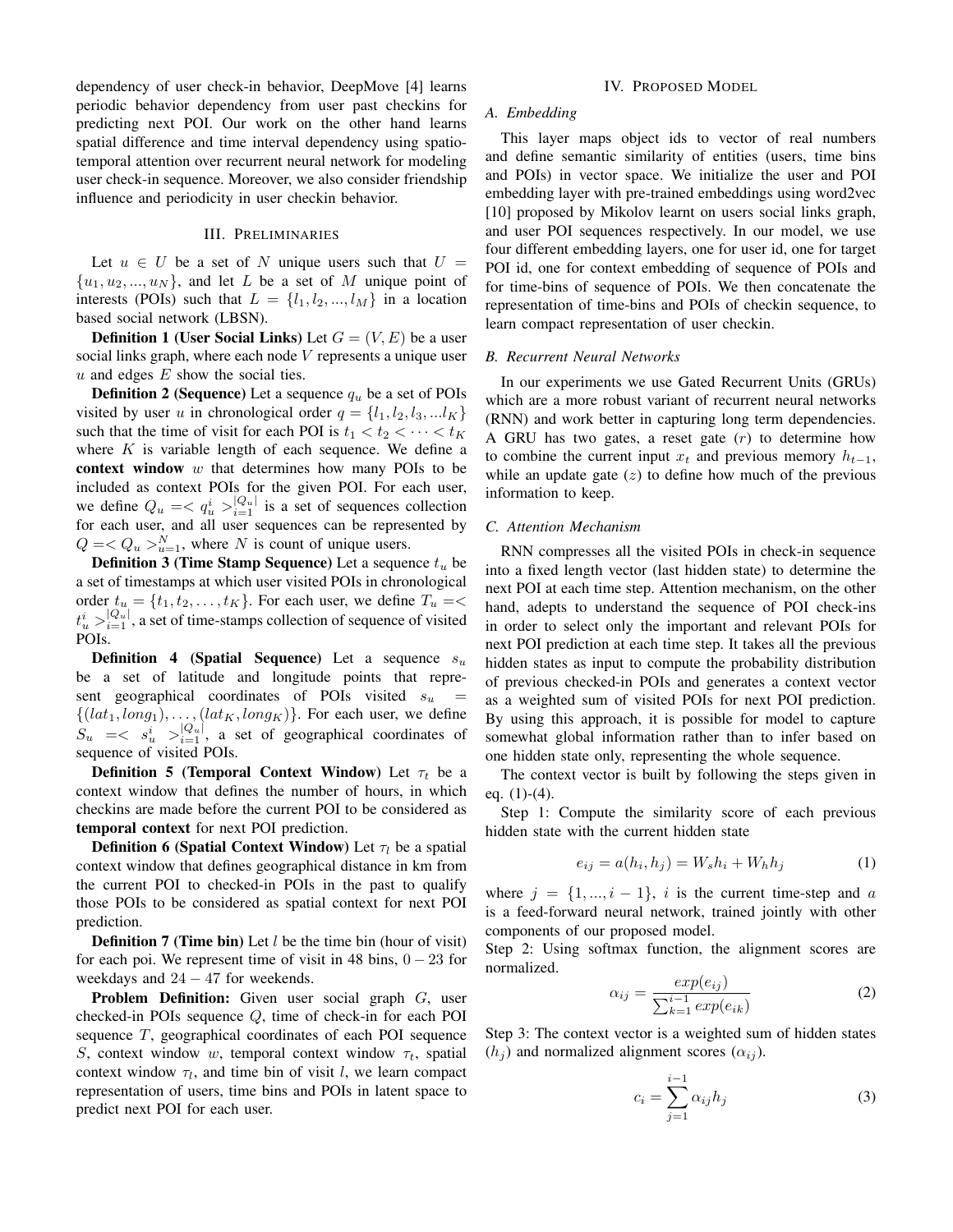Step 4: The context vector is then concatenated with the target hidden state.

$$
a_i = f(c_i, h_i) = \tanh(W_c[c_i; h_i])\tag{4}
$$

*D. Spatio-Temporal Attention over Gated Recuurent Unit (STA-GRU)*



Fig. 3. Architecture of Spatio-Temporal Attention based GRU (STA-GRU) for next POI prediction.

In our model as shown in Fig 3, we use two modes of attention mechanism namely *Temporal Attention* and *Spatial Attention*, respectively. In both modes, the attention component takes  $t - 1$  hidden states of GRU as arguments  $\{h_1, h_2, \ldots, h_{t-1}\}\$  and a context vector  $h_t$  and context window  $\tau$  in our case. It returns a vector z, which is the summary of all the previous hidden states focusing on the information linked to context  $h_t$  and context window  $\tau$ . More formally, it returns a weighted arithmetic mean of the hidden states of GRU  $\{h_i\}_{i=1}^{t-1}$  and the weights are chosen according to the relevance of each  $h_i$  given the context  $h_t$ .

Temporal Attention. Subsequent checkins in close time interval are highly correlated [15] and the correlation decreases as the interval between two checkins is increased. In temporal attention, we learn weights using attention mechanism for each of the visited POIs in past in a temporal context window  $\tau_t$ using  $(5)$ .

$$
h_j \in H \quad where \ \Delta_t = |(t_j - t_h)| \le \tau_t \tag{5}
$$

Spatial Attention. Places that are nearby have high tendency to get checked in by user, rather than far-away places [15].

With spatial attention mechanism, we enforce the spatial constraints to learn contributions of nearby POIs visited by user in the past using (6) to determine next POI.

$$
h_j \in H \quad where \Delta_s = |(l_j - l_h)| \le \tau_l \tag{6}
$$

such that  $l = (latitude, longitude)$  and **haversine** distance is used to calculate distance between two points assuming that the earth is spherical.

After getting the temporal attention context vector  $c_t$  and spatial attention context vector  $c_s$ , we concatenate the last hidden state of GRU that captures user's dynamic pattern of checkins with these two vectors and add it to user id embedding vector to obtain final representation for user  $u$  as shown in (7).

$$
\vec{p} = [\vec{h_t}; \vec{c_t}; \vec{c_s}] + \vec{u} \tag{7}
$$

Similarly, we add the POI embeddings obtained from two separate POI embedding layers to get final representation of each POI as shown in (8).

$$
\vec{q} = \vec{q_i} + \vec{q_{c_i}} \tag{8}
$$

Finally, the prediction of STA-GRU can be inferred by calculating inner product of user  $p$  and POI  $q$  representations as given in (9).

$$
o_{u,t,q} = \mathbf{p} \cdot \mathbf{q} \tag{9}
$$

## *E. Parameter Learning*

Given a collection of user-POI check-ins Q, the objective is to represent users, time-bins and POIs in a new unified embedding space, where the new space captures the latent mobility patterns in the raw data. We jointly learn the embeddings for users and POIs using a bayesian pairwise ranking (BPR) loss and back propagation through time (BPTT) and formulate the training objective function as given in (10)

$$
J_t = \sum_{Q} (1 - \sigma(o_{u,t,q} - o_{u,t,q'})) + \lambda ||(\theta)||^2 \qquad (10)
$$

where  $q'$  is a negative location sample,  $\lambda$  is the regularization parameter and  $\theta$  indicates all the parameters.

#### V. EXPERIMENTS AND ANALYSIS

# *A. Datasets*

We conduct experiments on two location based online social networks namely Gowalla (GW) [8] and BrightKite (BK) [7]. In both datasets, each checkin comprises of userid, time, latitude, longitude, and location id. We filter the POIs checkedin by less than 15 users, and users who have visited less than 10 POIs. After pre-processing, statistics of both the datasets are given in Table I.

TABLE I DATASET STATISTICS

| Dataset                    | Gowalla (GW)       | BrightKite (BK)     |
|----------------------------|--------------------|---------------------|
| Duration                   | Feb 2009- Oct 2010 | Apr 2008 - Oct 2010 |
| #Users $ \mathcal{V} $     | 37787              | 6793                |
| #Locations $ \mathcal{P} $ | 55803              | 11932               |
| #Check-insv $\sum_{c,v} X$ | 2123750            | 595693              |
| #Friendship edges $ A $    | 1900654            | 428156              |

In both datasets, we keep the last POI visited by user in the test set, while the former part of user POI checkin sequence in the training. For evaluation, we use popular ranking metrics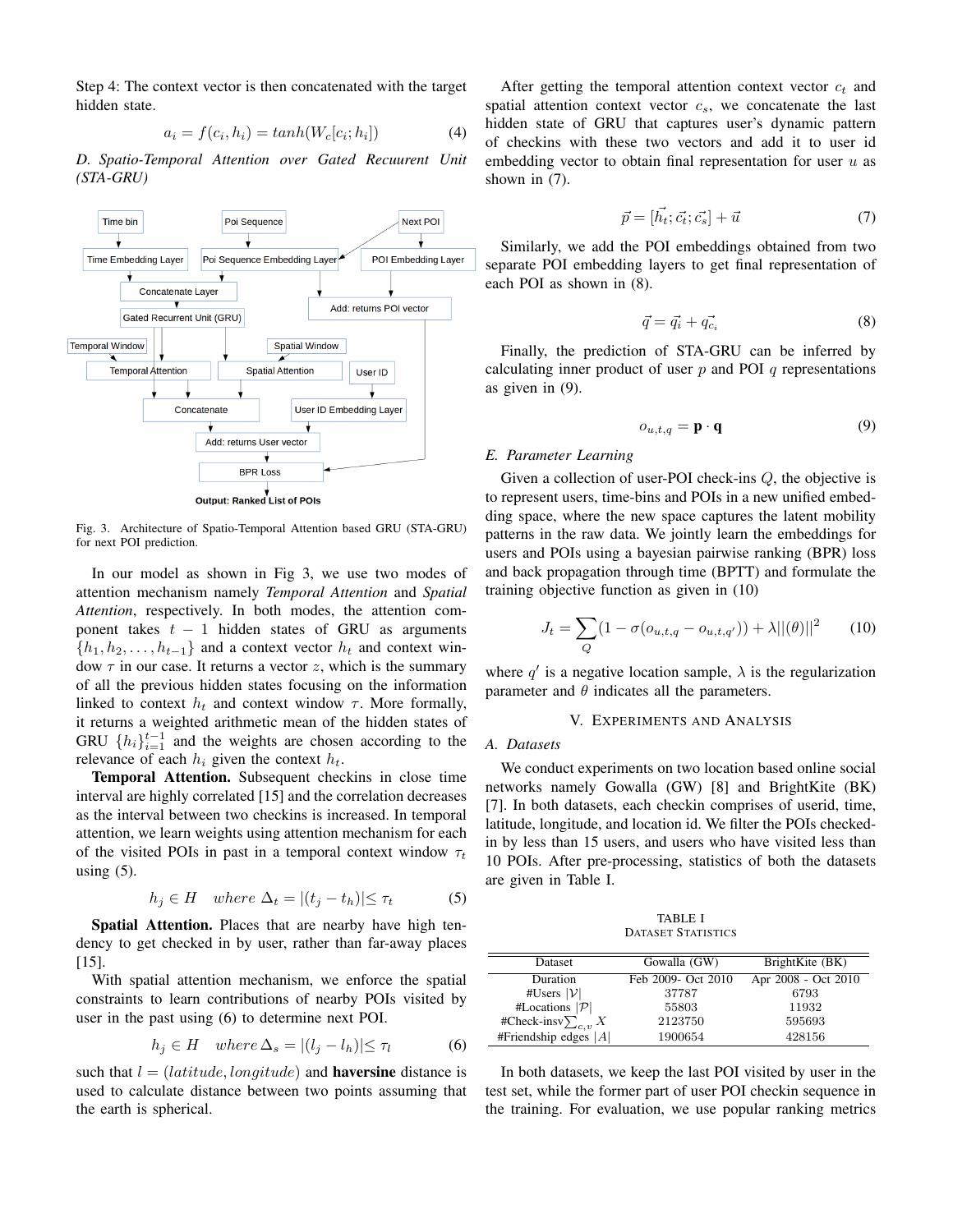TABLE II PERFORMANCE COMPARISON ON GOWALLA AND BRIGHTKITE DATASETS

| Dataset           | Method               | recall $@1$ | recall $@50$ | recall $@100$ | ndcg@5 | ndcg@50 | ndcg@100 | AUC      | <b>MRR</b> |
|-------------------|----------------------|-------------|--------------|---------------|--------|---------|----------|----------|------------|
| Gowalla           | <b>FPMC</b>          | 0.1067      | 0.312        | 0.3581        | 0.1549 | 0.1838  | 0.1912   | 0.9418   | 0.1509     |
| (GW)              | <b>BPR</b>           | 0.0758      | 0.4760       | 0.5539        | 0.1550 | 0.2173  | 0.2299   | 0.9805   | 0.1512     |
|                   | <b>GRU</b>           | 0.0927      | 0.4928       | 0.5644        | 0.1901 | 0.2259  | 0.2450   | 0.9813   | 0.2231     |
|                   | <b>ST-RNN</b> (2016) | 0.0914      | 0.4722       | 0.5579        | 0.1599 | 0.2198  | 0.2359   | 0.9540   | 0.2111     |
|                   | <b>SERM (2017)</b>   | 0.0924      | 0.4838       | 0.5621        | 0.1732 | 0.2209  | 0.2408   | 0.9602   | 0.2153     |
|                   | DeepMove (2018)      | 0.1132      | 0.5010       | 0.5679        | 0.1932 | 0.2336  | 0.2493   | 0.9818   | 0.2391     |
|                   | <b>STA-GRU</b>       | 0.1295      | 0.5609       | 0.6231        | 0.2215 | 0.2597  | 0.2768   | 0.9852   | 0.2612     |
|                   | $%$ Improvement      | 14.39%      | 11.95%       | 9.72%         | 14.64% | 11.17%  | 11.03%   | $0.34\%$ | 9.24%      |
| <b>BrightKite</b> | <b>FPMC</b>          | 0.1569      | 0.666        | 0.7549        | 0.2515 | 0.3329  | 0.3473   | 0.9711   | 0.2475     |
| (BK)              | <b>BPR</b>           | 0.2380      | 0.7742       | 0.8192        | 0.4216 | 0.4707  | 0.4780   | 0.9780   | 0.3839     |
|                   | <b>GRU</b>           | 0.2532      | 0.7950       | 0.8365        | 0.4691 | 0.4833  | 0.4971   | 0.9782   | 0.4325     |
|                   | ST-RNN (2016)        | 0.2431      | 0.7795       | 0.8253        | 0.4522 | 0.4745  | 0.4798   | 0.9512   | 0.4006     |
|                   | <b>SERM (2017)</b>   | 0.2698      | 0.7998       | 0.8355        | 0.4629 | 0.4891  | 0.4945   | 0.9635   | 0.4310     |
|                   | DeepMove (2018)      | 0.2927      | 0.8042       | 0.8500        | 0.4808 | 0.5092  | 0.5189   | 0.9794   | 0.4640     |
|                   | <b>STA-GRU</b>       | 0.3229      | 0.8561       | 0.8972        | 0.5269 | 0.5413  | 0.5514   | 0.9832   | 0.4893     |
|                   | % Improvement        | 10.31%      | 6.45%        | 5.55%         | 9.58%  | $6.3\%$ | 6.26%    | $0.38\%$ | 5.45%      |

namely recall@k, ndcg@k, area under the curve  $(AUC)$ and mean reciprocal rank (MRR).

# *B. Comparison Methods*

We compare our proposed model with the following:

Factorizing Personalized Markov Chains (FPMC) [12]. introduces a personalized transition matrix and factorizes the transition cube using tensor decomposition.

Bayesian Pairwise Ranking (BPR) [11]. an implicit feedback method by using a pairwise item preferences

Gated Recurrent Unit (GRU) [3]. a robust variant of RNN and has an in-built memory along with gates to determine what information should be passed to the output.

Spatio Temporal Recurrent Network (ST-RNN) [9]. models the user sequence of checkins by considering the spatial and temporal contexts using transition matrices of spatial and time differences between successive checkins.

Semantics Enriched Recurrent Model (SERM\*) [13]. a variant of SERM, which only models location, time, and user factors without using textual information.

Attentional Recurrent Networks (DeepMove) [4]. learns the periodic contribution of user checkin history by attention mechanism, on sequence-level.

# *C. Analysis of Experimental Results*

Table II shows performance of our proposed method STA-GRU on two datasets. We observe that BPR outperforms FPMC on our data sets, while GRU is better than BPR, as it considers sequence history. Deep learning based methods ST-RNN and SERM do not show good performance as compared to GRU because for each prediction, they consider only fixed context from the past, and thus do not capture long-term dependencies. DeepMove on the other hand is able to capture long term periodic dependencies using attention mechanism on the past sequences representation, and thus performs better than ST-RNN and SERM. Our proposed method STA-GRU outperforms all these methods because it captures long term dependency using GRU, and applies attention in the temporal and spatial context to give more weights to POIs that were

checked in closer in time, and are located nearby, along with modeling the friends influence and periodicity.

*D. Influence of the Attention Mechanism*

TABLE III COMPARISON OF DIFFERENT ATTENTION MECHANISMS

| Dataset   | Method      | recall $@100$ | ndeg@100 | <b>AUC</b> | <b>MRR</b> |
|-----------|-------------|---------------|----------|------------|------------|
| <b>GW</b> | GRU         | 0.5644        | 0.2450   | 0.9813     | 0.2231     |
|           | $GRU + SA$  | 0.6073        | 0.2531   | 0.9822     | 0.2562     |
|           | GRU+TA      | 0.6158        | 0.2694   | 0.9841     | 0.2597     |
|           | $GRU + STA$ | 0.6231        | 0.2768   | 0.9852     | 0.2612     |
| BK        | GRU         | 0.8365        | 0.4971   | 0.9782     | 0.4325     |
|           | $GRU + SA$  | 0.8623        | 0.5328   | 0.9809     | 0.4731     |
|           | GRU+TA      | 0.8759        | 0.5473   | 0.9825     | 0.4802     |
|           | $GRU + STA$ | 0.8972        | 0.5514   | 0.9832     | 0.4893     |

In table III, we show the results of models based on GRU network with different attention mechanisms. GRU+SA considers only spatial attention while GRU+TA considers only temporal attention. GRU+STA combines both spatial and temporal attentions. From the results, we can observe that GRU+STA outperforms the other three methods, which proves the effectiveness of the spatio-temporal attention mechanism. Besides, the temporal attention shows better performance than the spatial-level attention and basic GRU.

# *E. Finding and Analysis of Optimal Context Width*

TABLE IV ANALYSIS OF CONTEXT WINDOW LENGTH ON GOWALLA AND BRIGHTKITE DATASETS

| Dataset | length | recall $@100$ | ndcg@100 | AUC.   | <b>MRR</b> |
|---------|--------|---------------|----------|--------|------------|
| GW      | 2      | 0.6204        | 0.2595   | 0.9835 | 0.2606     |
|         | 5      | 0.6231        | 0.2768   | 0.9852 | 0.2612     |
|         | 8      | 0.6075        | 0.2506   | 0.9827 | 0.2547     |
| BК      | 2      | 0.8629        | 0.5391   | 0.9851 | 0.4744     |
|         | 4      | 0.8972        | 0.5514   | 0.9832 | 0.4893     |
|         | 6      | 0.8579        | 0.5292   | 0.9824 | 0.4697     |